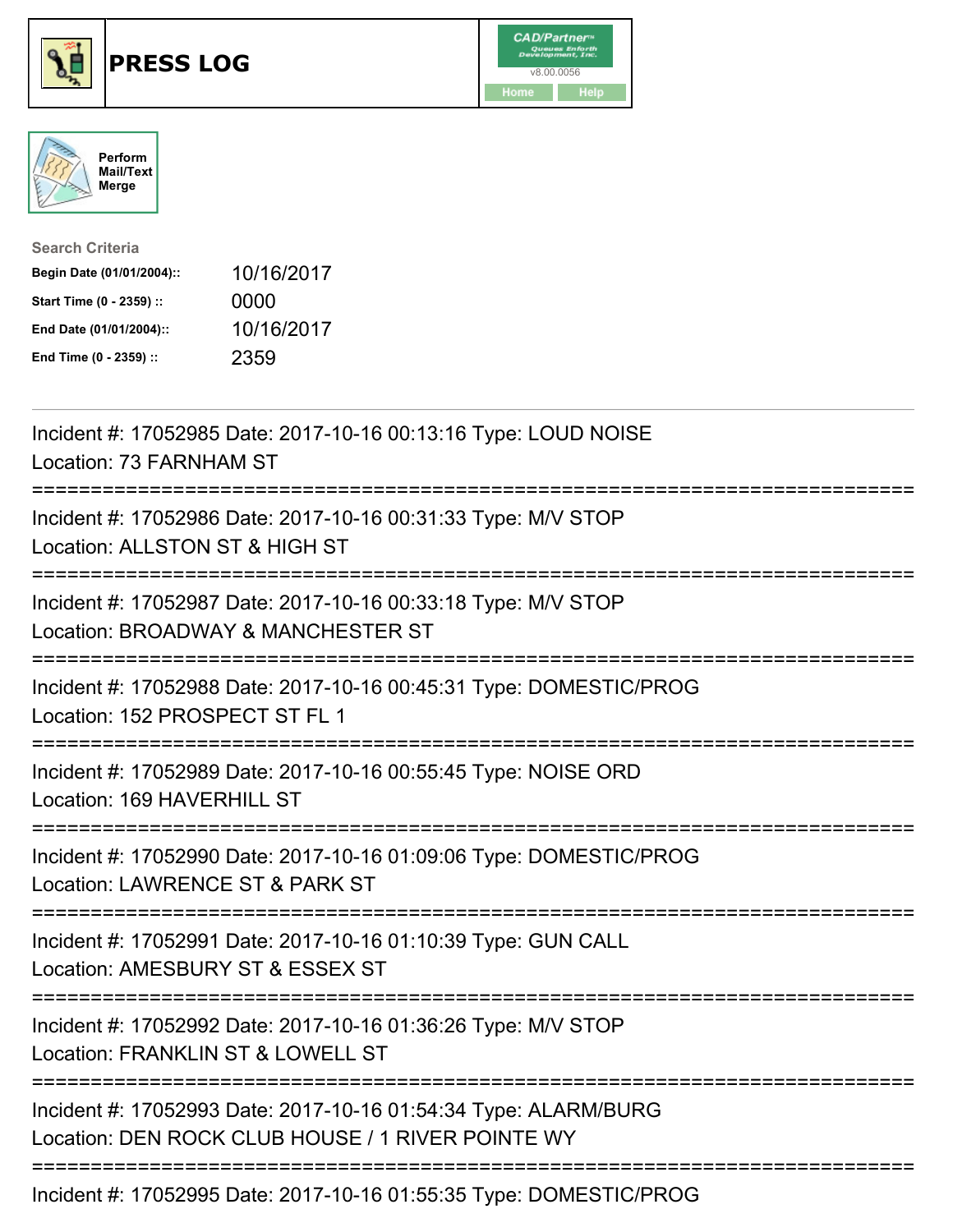Location: 236 BAILEY ST FL 2

| Incident #: 17052994 Date: 2017-10-16 01:55:37 Type: M/V STOP<br>Location: REGISTRY OF MOTOR VEHICLES / 73 WINTHROP AV           |
|----------------------------------------------------------------------------------------------------------------------------------|
| Incident #: 17052996 Date: 2017-10-16 02:02:30 Type: M/V STOP<br><b>Location: JUNIPER ST</b>                                     |
| Incident #: 17052997 Date: 2017-10-16 02:18:47 Type: M/V STOP<br>Location: BROADWAY & LOWELL ST                                  |
| Incident #: 17052998 Date: 2017-10-16 02:19:18 Type: M/V STOP<br>Location: 342 BROADWAY                                          |
| Incident #: 17052999 Date: 2017-10-16 02:19:39 Type: M/V STOP<br><b>Location: TUDOR AV</b>                                       |
| Incident #: 17053000 Date: 2017-10-16 02:20:27 Type: M/V STOP<br>Location: BOXFORD ST                                            |
| Incident #: 17053001 Date: 2017-10-16 02:21:24 Type: M/V STOP<br>Location: HAVERHILL ST & LAWRENCE ST                            |
| Incident #: 17053002 Date: 2017-10-16 02:26:06 Type: BUILDING CHK<br>Location: 703 HAVERHILL ST                                  |
| Incident #: 17053003 Date: 2017-10-16 02:27:13 Type: WIRE DOWN<br>Location: DARTMOUTH ST & HAVERHILL ST                          |
| Incident #: 17053004 Date: 2017-10-16 02:27:29 Type: BUILDING CHK<br>Location: 678 HAVERHILL ST                                  |
| Incident #: 17053005 Date: 2017-10-16 02:30:53 Type: NOISE ORD<br>Location: 93 BEACON ST<br>:=================================== |
| Incident #: 17053006 Date: 2017-10-16 02:41:34 Type: M/V STOP<br>Location: AMES ST & SMITH ST                                    |
| Incident #: 17053007 Date: 2017-10-16 02:42:58 Type: M/V STOP<br>Location: 7 BROADWAY                                            |
| Incident #: 17053008 Date: 2017-10-16 02:48:11 Type: M/V STOP                                                                    |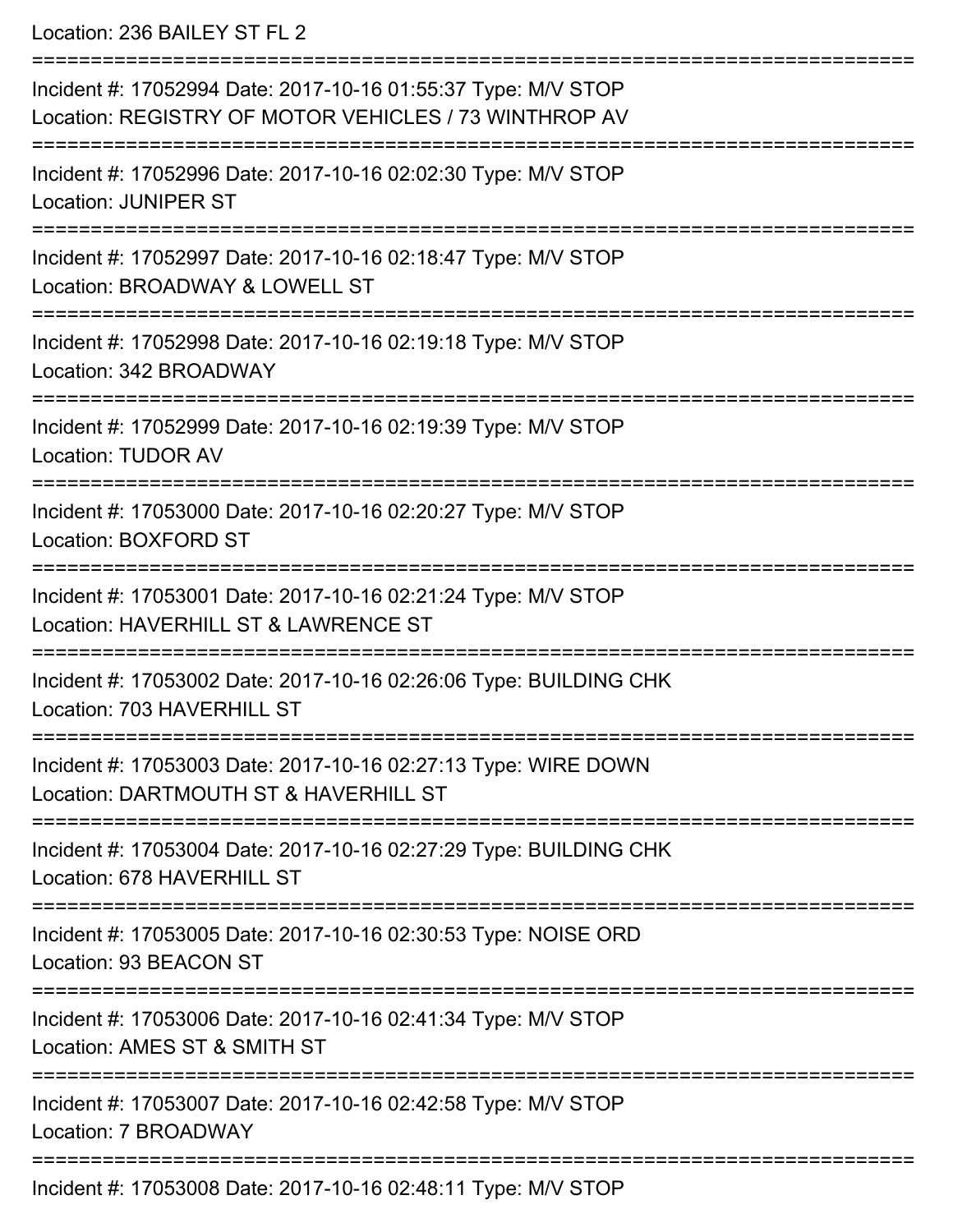| Incident #: 17053009 Date: 2017-10-16 02:51:09 Type: EXTRA SURVEIL<br>Location: 3 MARSHALLS WY            |
|-----------------------------------------------------------------------------------------------------------|
| Incident #: 17053010 Date: 2017-10-16 02:54:16 Type: M/V STOP<br><b>Location: BEACON ST</b>               |
| Incident #: 17053011 Date: 2017-10-16 02:54:53 Type: EXTRA SURVEIL<br><b>Location: COLONIAL RD</b>        |
| Incident #: 17053012 Date: 2017-10-16 02:59:49 Type: M/V STOP<br>Location: LOWELL ST & OXFORD ST          |
| Incident #: 17053013 Date: 2017-10-16 03:06:35 Type: M/V STOP<br>Location: AMESBURY ST & CHESTNUT         |
| Incident #: 17053014 Date: 2017-10-16 03:15:52 Type: ALARM/BURG<br>Location: LEONARD SCHOOL / 60 ALLEN ST |
| Incident #: 17053015 Date: 2017-10-16 03:33:21 Type: M/V STOP<br>Location: 169 HAVERHILL ST               |
| Incident #: 17053016 Date: 2017-10-16 05:20:22 Type: DOMESTIC/PAST<br>Location: 109 GARDEN ST #3B         |
| Incident #: 17053017 Date: 2017-10-16 05:52:28 Type: NOTIFICATION<br>Location: 629 HAVERHILL ST           |
| Incident #: 17053018 Date: 2017-10-16 05:58:21 Type: LIC PLATE STO<br>Location: 45 TYLER ST               |
| Incident #: 17053019 Date: 2017-10-16 06:06:27 Type: STOL/MV/PAS<br>Location: 38 FOSTER ST                |
| Incident #: 17053020 Date: 2017-10-16 06:10:10 Type: MAN DOWN<br>Location: 163 FERRY ST                   |
| Incident #: 17053021 Date: 2017-10-16 06:21:16 Type: M/V STOP<br>Location: 46 ROWE ST                     |
| Incident #: 17053022 Date: 2017-10-16 06:22:51 Type: M/V STOP                                             |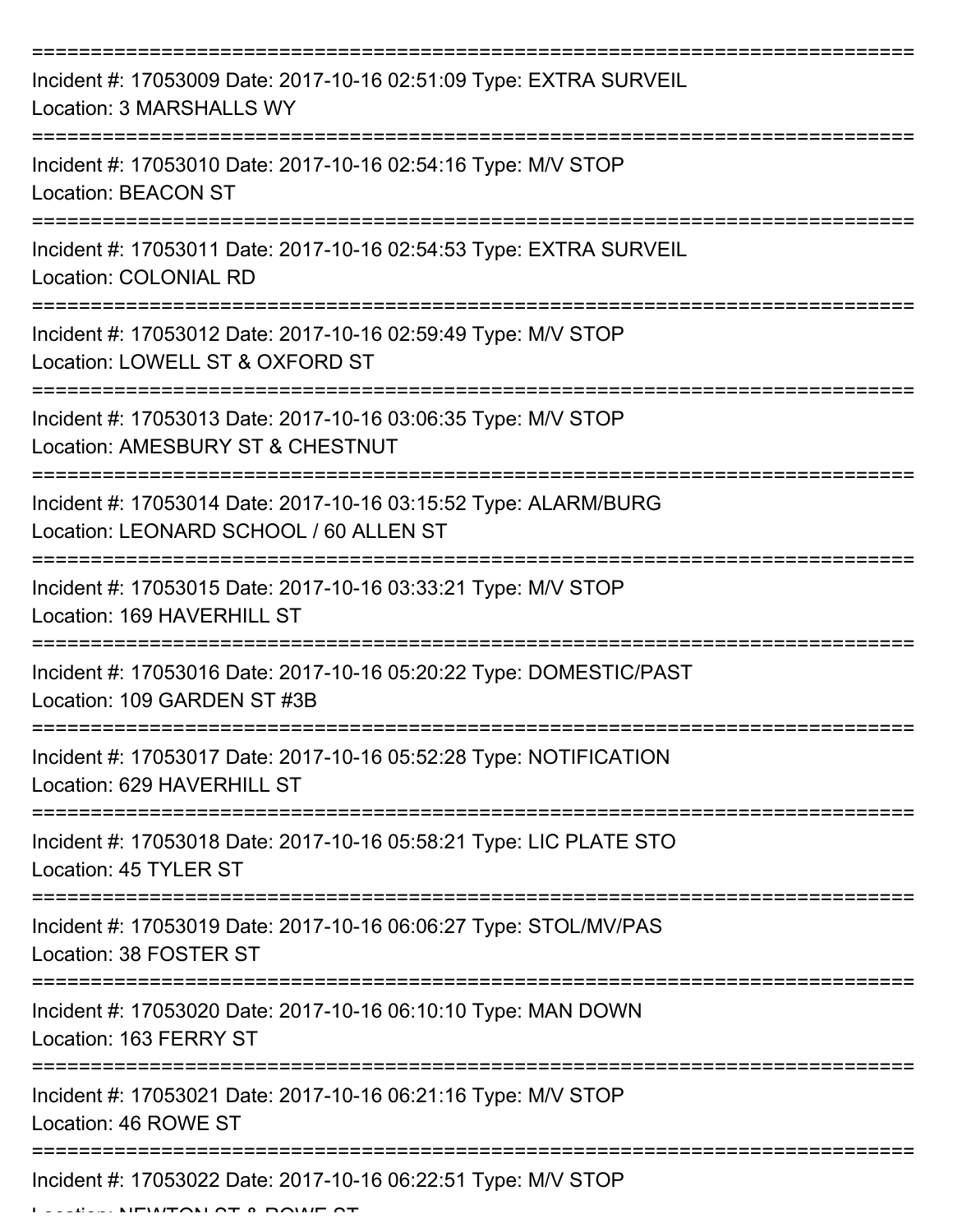| Incident #: 17053023 Date: 2017-10-16 06:33:15 Type: HIT & RUN M/V<br>Location: ANDOVER ST & CARLETON ST           |
|--------------------------------------------------------------------------------------------------------------------|
| Incident #: 17053024 Date: 2017-10-16 06:33:46 Type: SUS PERS/MV<br>Location: 292 HOWARD ST                        |
| Incident #: 17053025 Date: 2017-10-16 06:35:48 Type: TRESPASSING<br>Location: U-HAUL RENTAL / 375 BROADWAY         |
| Incident #: 17053026 Date: 2017-10-16 06:48:11 Type: M/V STOP<br><b>Location: CURRANT HILL RD</b>                  |
| Incident #: 17053027 Date: 2017-10-16 07:02:49 Type: ALARM/BURG<br>Location: MAIN STREAM GLOBAL / 91 GLENN ST      |
| Incident #: 17053028 Date: 2017-10-16 07:06:12 Type: ALARM/BURG<br>Location: AMERICAS FOOD BASKET / 73 WINTHROP AV |
| Incident #: 17053029 Date: 2017-10-16 07:09:33 Type: M/V STOP<br>Location: CROSS ST & MANCHESTER ST                |
| Incident #: 17053030 Date: 2017-10-16 07:10:23 Type: PARK & WALK<br>Location: 205 BROADWAY                         |
| Incident #: 17053031 Date: 2017-10-16 07:22:18 Type: M/V STOP<br>Location: 169 PARK ST                             |
| Incident #: 17053032 Date: 2017-10-16 07:31:12 Type: LARCENY/PAST<br>Location: S UNION ST & SALEM ST               |
| Incident #: 17053033 Date: 2017-10-16 08:09:54 Type: WARRANT SERVE<br>Location: 25 BEVEL ST                        |
| Incident #: 17053034 Date: 2017-10-16 08:14:34 Type: ALARM/BURG<br>Location: HIDALGO AUTO ACCES. / 408 BROADWAY    |
| Incident #: 17053035 Date: 2017-10-16 08:26:46 Type: SEIZED PROP<br>Location: ARLINGTON SCHOOL / 150 ARLINGTON ST  |
| Incident #: 17053036 Date: 2017-10-16 08:48:29 Type: INVEST CONT                                                   |

Location: 25 BEVEL ST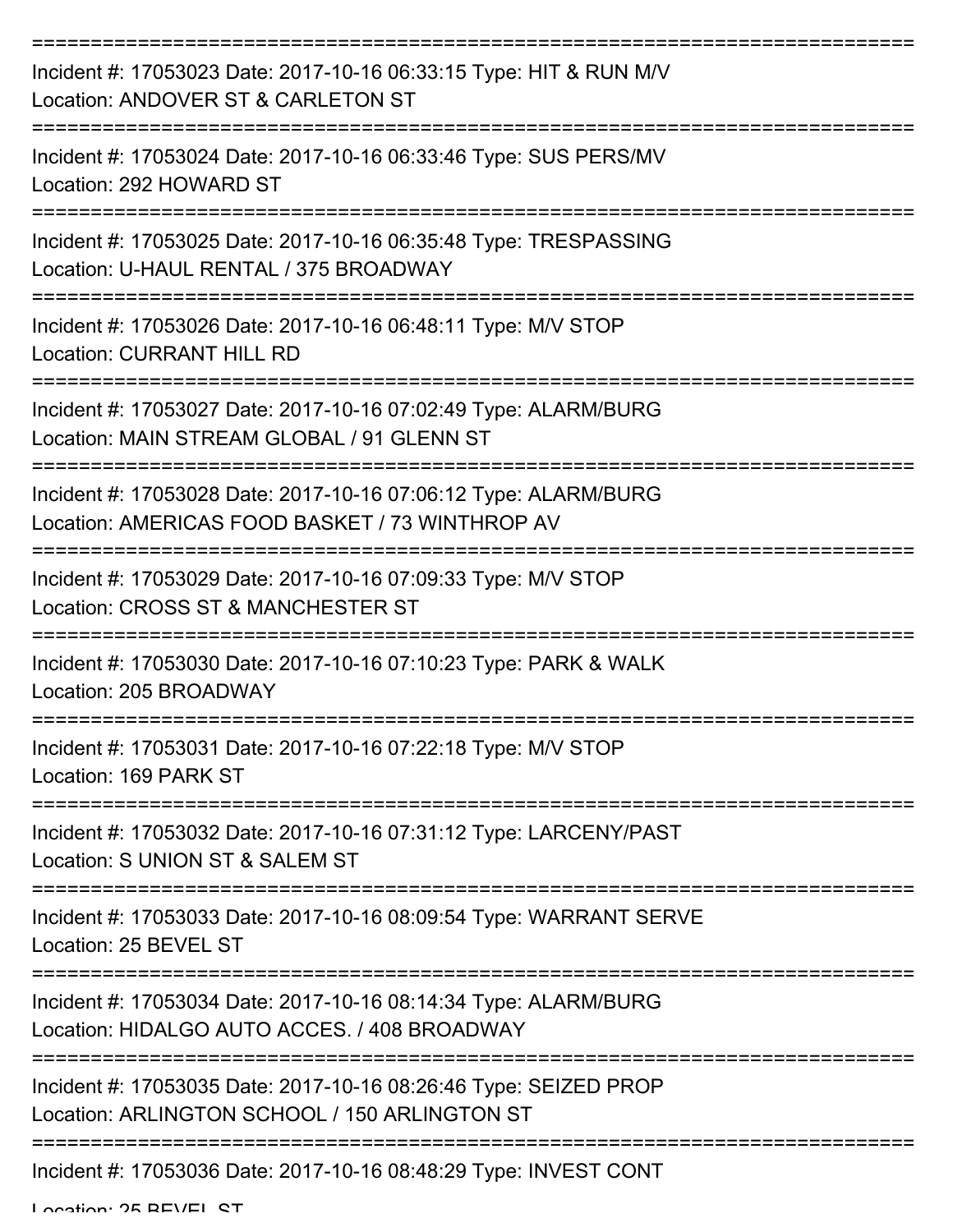| Incident #: 17053037 Date: 2017-10-16 08:50:44 Type: SEX OFFENDER<br>Location: 225 BAILEY ST                   |
|----------------------------------------------------------------------------------------------------------------|
| Incident #: 17053038 Date: 2017-10-16 09:09:18 Type: DISABLED MV<br>Location: ISLAND ST & UNION ST             |
| Incident #: 17053040 Date: 2017-10-16 09:17:24 Type: PARK & WALK<br>Location: BRADFORD ST & BROADWAY           |
| Incident #: 17053039 Date: 2017-10-16 09:17:24 Type: B&E/PAST<br>Location: RAMY'S MOTORS / 1 WATER ST          |
| Incident #: 17053042 Date: 2017-10-16 09:37:12 Type: SUS PERS/MV<br>Location: POLLO CIBAO / 157 LAWRENCE ST    |
| Incident #: 17053041 Date: 2017-10-16 09:37:23 Type: M/V STOP<br>Location: AMESBURY ST & ESSEX ST              |
| Incident #: 17053044 Date: 2017-10-16 09:41:51 Type: ALARMS<br>Location: POLISH-AMERICAN CLUB / 23 MONMOUTH ST |
| Incident #: 17053043 Date: 2017-10-16 09:42:07 Type: INVEST CONT<br>Location: 60 COMMON ST                     |
| Incident #: 17053045 Date: 2017-10-16 09:45:07 Type: GENERAL SERV<br>Location: CRIME SCENE / 162 FERRY ST      |
| Incident #: 17053046 Date: 2017-10-16 09:46:30 Type: MEDIC SUPPORT<br>Location: 121 CROSS ST                   |
| Incident #: 17053047 Date: 2017-10-16 09:51:20 Type: M/V STOP<br>Location: S UNION ST & SALEM ST               |
| Incident #: 17053048 Date: 2017-10-16 09:58:41 Type: ABAND MV<br>Location: 19 ALLYN TER                        |
| Incident #: 17053049 Date: 2017-10-16 09:59:23 Type: SUS PERS/MV<br>Location: ARREST / LAWRENCE ST & PARK ST   |
| Incident #: 17053050 Date: 2017-10-16 10:08:39 Type: EXTRA SURVEIL                                             |

Location: 354 MERRIMACK ST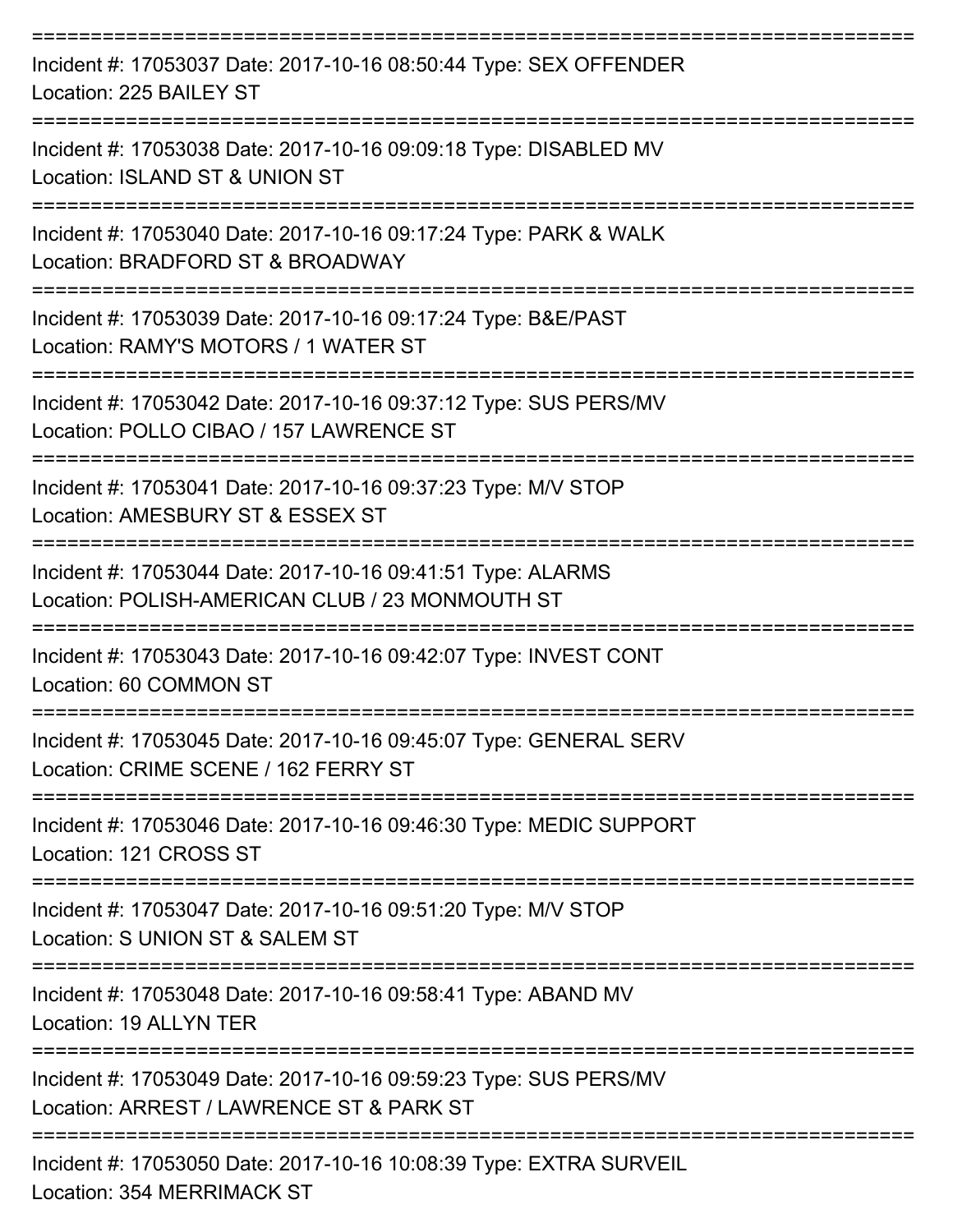| Incident #: 17053051 Date: 2017-10-16 10:14:36 Type: ANIMAL COMPL<br>Location: SEVEN ELEVEN / 99 HAMPSHIRE ST                                                 |
|---------------------------------------------------------------------------------------------------------------------------------------------------------------|
| Incident #: 17053052 Date: 2017-10-16 10:31:32 Type: M/V STOP<br>Location: MARKET ST & S UNION ST                                                             |
| Incident #: 17053053 Date: 2017-10-16 10:38:28 Type: CK WELL BEING<br>Location: 17 LEA ST                                                                     |
| Incident #: 17053054 Date: 2017-10-16 10:46:55 Type: M/V STOP<br>Location: OSGOOD ST & SALEM ST                                                               |
| Incident #: 17053055 Date: 2017-10-16 10:48:28 Type: CK WELL BEING<br>Location: 16 KEMPTON CT<br>:=================================                           |
| Incident #: 17053056 Date: 2017-10-16 10:57:21 Type: 911 HANG UP<br>Location: GREATER LAWRENCE FAMILY HEATLH / 34 HAVERHILL ST<br>:========================== |
| Incident #: 17053057 Date: 2017-10-16 10:58:21 Type: M/V STOP<br>Location: ANDOVER ST & NEWTON ST                                                             |
| Incident #: 17053058 Date: 2017-10-16 11:00:02 Type: M/V STOP<br>Location: BEACON ST & MT VERNON ST                                                           |
| Incident #: 17053059 Date: 2017-10-16 11:38:20 Type: M/V STOP<br>Location: 41 MEDFORD ST                                                                      |
| Incident #: 17053060 Date: 2017-10-16 11:41:11 Type: M/V STOP<br>Location: AMESBURY ST & COMMON ST                                                            |
| Incident #: 17053061 Date: 2017-10-16 11:44:05 Type: M/V STOP<br>Location: 42 MELROSE ST                                                                      |
| Incident #: 17053062 Date: 2017-10-16 11:48:54 Type: M/V STOP<br>Location: TOW / 206 BROADWAY                                                                 |
| Incident #: 17053063 Date: 2017-10-16 12:20:27 Type: TRESPASSING<br>Location: 270 CANAL ST                                                                    |
| Incident #: 17053064 Date: 2017-10-16 12:24:17 Type: MEDIC SUPPORT<br>Location: BURGER KING / 187 BROADWAY                                                    |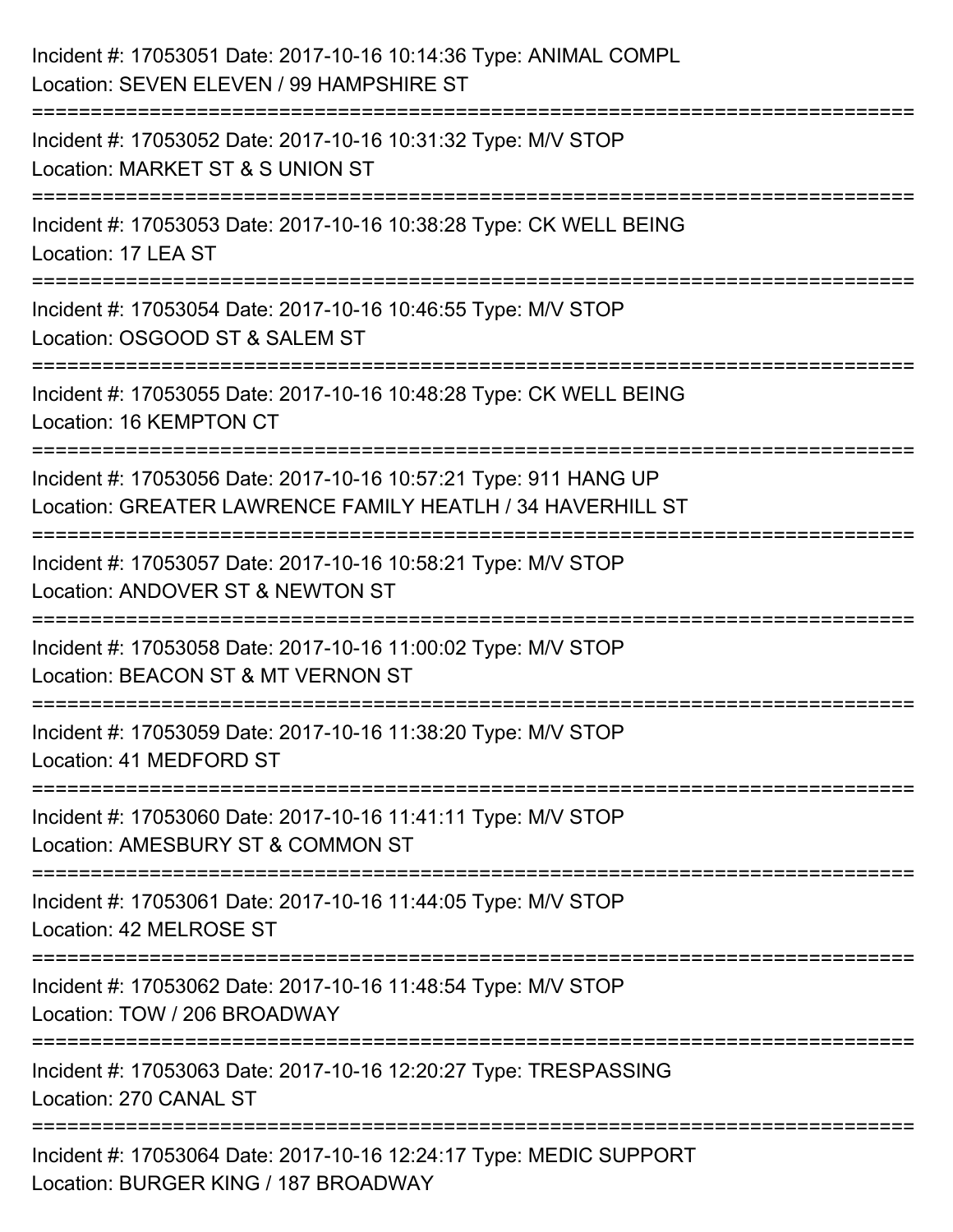| Incident #: 17053065 Date: 2017-10-16 12:25:23 Type: MV/BLOCKING<br>Location: 400 HAMPSHIRE ST                                                |
|-----------------------------------------------------------------------------------------------------------------------------------------------|
| ___________________<br>Incident #: 17053066 Date: 2017-10-16 12:49:28 Type: SUS PERS/MV<br>Location: 141 WINTHROP AV                          |
| Incident #: 17053067 Date: 2017-10-16 13:08:27 Type: AUTO ACC/NO PI<br>Location: JACKSON ST & KNOX ST<br>==================================== |
| Incident #: 17053068 Date: 2017-10-16 13:09:55 Type: DISORDERLY<br>Location: CITY HALL / 200 COMMON ST                                        |
| Incident #: 17053069 Date: 2017-10-16 13:20:11 Type: DOMESTIC/PROG<br>Location: 50 BROADWAY                                                   |
| Incident #: 17053070 Date: 2017-10-16 13:33:43 Type: B&E/PAST<br>Location: 57 LEXINGTON ST                                                    |
| Incident #: 17053071 Date: 2017-10-16 13:39:14 Type: SUS PERS/MV<br>Location: 268 BAILEY ST                                                   |
| Incident #: 17053072 Date: 2017-10-16 14:01:56 Type: DISORDERLY<br>Location: 63 BRADFORD ST #2OR3                                             |
| Incident #: 17053073 Date: 2017-10-16 14:02:33 Type: SUS PERS/MV<br>Location: 50 ESSEX ST                                                     |
| Incident #: 17053074 Date: 2017-10-16 14:16:20 Type: M/V STOP<br>Location: 237 ESSEX ST                                                       |
| Incident #: 17053075 Date: 2017-10-16 14:17:43 Type: M/V STOP<br>Location: 305 ESSEX ST                                                       |
| Incident #: 17053076 Date: 2017-10-16 14:19:22 Type: SUS PERS/MV<br>Location: 159 LAWRENCE ST                                                 |
| Incident #: 17053077 Date: 2017-10-16 14:21:08 Type: 911 HANG UP<br>Location: 208 PHILLIPS ST                                                 |
| Incident #: 17053078 Date: 2017-10-16 14:24:39 Type: KEEP PEACE<br>Location: 64 AVON ST                                                       |

===========================================================================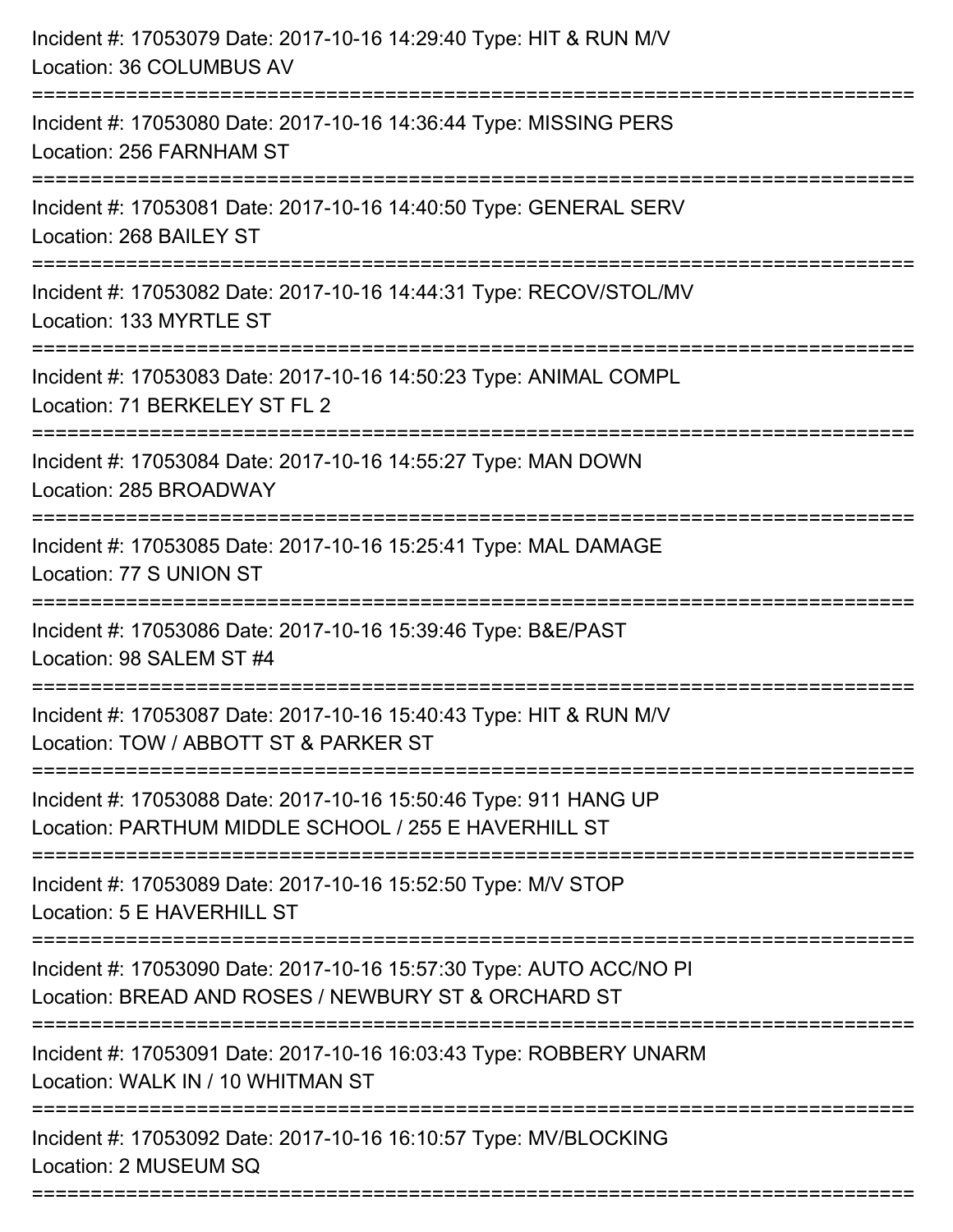Location: 77 SHAWSHEEN RD #2

| Incident #: 17053094 Date: 2017-10-16 16:29:52 Type: UNATENEDCHILD<br>Location: 34 HAVERHILL ST                     |
|---------------------------------------------------------------------------------------------------------------------|
| Incident #: 17053095 Date: 2017-10-16 16:38:39 Type: AUTO ACC/NO PI<br>Location: 60 ISLAND ST                       |
| Incident #: 17053096 Date: 2017-10-16 16:49:32 Type: INVEST CONT<br>Location: ABBOTT ST & PARKER ST                 |
| Incident #: 17053097 Date: 2017-10-16 16:50:27 Type: INVEST CONT<br>Location: 268 BAILEY ST                         |
| Incident #: 17053098 Date: 2017-10-16 16:59:34 Type: AUTO ACC/NO PI<br>Location: BOXFORD ST & WINTHROP AV           |
| Incident #: 17053099 Date: 2017-10-16 17:02:48 Type: KEEP PEACE<br>Location: WALK IN WALK IN / 6 NEWTON ST          |
| Incident #: 17053100 Date: 2017-10-16 17:05:19 Type: FIGHT<br>Location: 109 LAWRENCE ST                             |
| Incident #: 17053101 Date: 2017-10-16 17:12:12 Type: DISTURBANCE<br>Location: 550 BROADWAY #206                     |
| Incident #: 17053103 Date: 2017-10-16 17:16:09 Type: LARCENY/PAST<br>Location: WALK IN WALK IN / 454 LOWELL ST FL 2 |
| Incident #: 17053102 Date: 2017-10-16 17:18:46 Type: INVEST CONT<br>Location: 160 BUTLER ST                         |
| Incident #: 17053104 Date: 2017-10-16 17:28:07 Type: INVEST CONT<br>Location: 18 MELROSE ST                         |
| Incident #: 17053105 Date: 2017-10-16 17:30:27 Type: AUTO ACC/NO PI<br>Location: 285 LOWELL ST                      |
| Incident #: 17053106 Date: 2017-10-16 17:39:35 Type: SUS PERS/MV<br>Location: 43 OSGOOD ST                          |
|                                                                                                                     |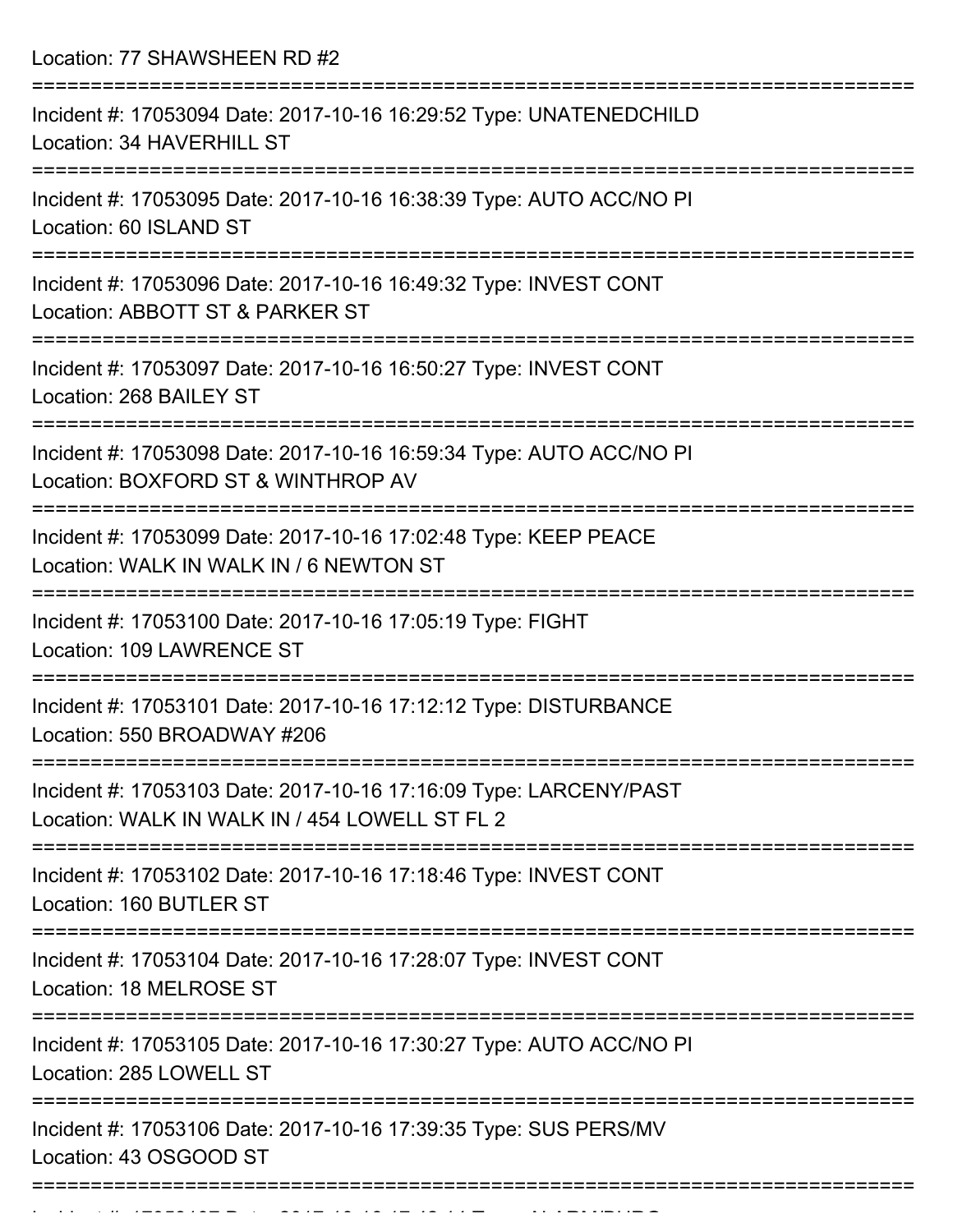| Location: HERITAGE COMMONS / 45 CAMELLA TEOLI WY                                                              |
|---------------------------------------------------------------------------------------------------------------|
| Incident #: 17053108 Date: 2017-10-16 17:43:27 Type: ALARM/BURG<br>Location: 17 BICKNELL TER                  |
| Incident #: 17053110 Date: 2017-10-16 17:47:45 Type: LARCENY/PAST<br>Location: WALK IN WALKIN / 78 CLIFTON ST |
| Incident #: 17053109 Date: 2017-10-16 17:48:41 Type: A&B PAST<br>Location: 198 PHILLIPS ST                    |
| Incident #: 17053111 Date: 2017-10-16 17:54:04 Type: GENERAL SERV<br>Location: ANDOVER ST & NEWTON ST         |
| Incident #: 17053112 Date: 2017-10-16 18:00:47 Type: KEEP PEACE<br>Location: 317 S BROADWAY #1                |
| Incident #: 17053113 Date: 2017-10-16 18:06:54 Type: WARRANT SERVE<br>Location: 25 BEVEL ST                   |
| Incident #: 17053115 Date: 2017-10-16 18:07:48 Type: LARCENY/PAST<br>Location: 19 BIRCH ST #2                 |
| Incident #: 17053114 Date: 2017-10-16 18:08:32 Type: M/V STOP<br>Location: EAST ST & MARKET ST                |
| Incident #: 17053117 Date: 2017-10-16 18:26:19 Type: SUS PERS/MV<br>Location: AVON ST & BELMONT ST            |
| Incident #: 17053116 Date: 2017-10-16 18:26:25 Type: DOMESTIC/PROG<br>Location: 59 TREMONT ST #207            |
| Incident #: 17053118 Date: 2017-10-16 18:28:27 Type: M/V STOP<br>Location: JAMAICA ST & S UNION ST            |
| Incident #: 17053119 Date: 2017-10-16 18:32:13 Type: MAL DAMAGE<br>Location: 101 SPRINGFIELD ST               |
| Incident #: 17053120 Date: 2017-10-16 18:37:59 Type: INVEST CONT<br>Location: 16 MELROSE ST                   |
|                                                                                                               |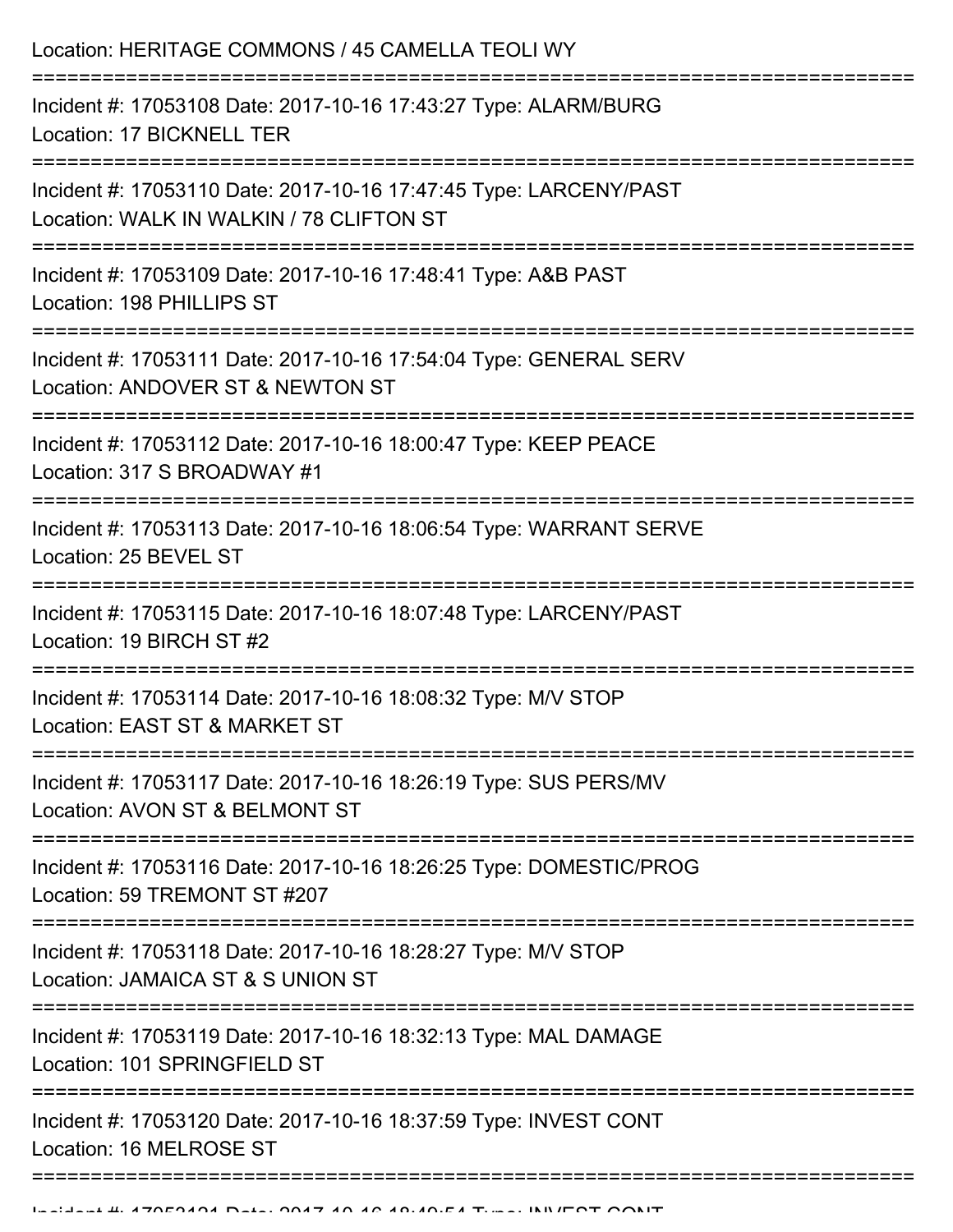| Location: NEW BALANCE ATHLETIC SHOE CORP / 5 S UNION ST                                                           |
|-------------------------------------------------------------------------------------------------------------------|
| Incident #: 17053122 Date: 2017-10-16 18:58:34 Type: HIT & RUN M/V<br>Location: WALK IN WALK IN / 145 PROSPECT ST |
| Incident #: 17053123 Date: 2017-10-16 19:03:22 Type: M/V STOP<br>Location: LORING ST & SALEM ST                   |
| Incident #: 17053124 Date: 2017-10-16 19:16:39 Type: M/V STOP<br>Location: 27 LORING ST                           |
| Incident #: 17053125 Date: 2017-10-16 19:26:27 Type: B&E/PROG<br>Location: DON KENNETH INC / 395 BROADWAY         |
| Incident #: 17053126 Date: 2017-10-16 19:31:30 Type: INVEST CONT<br>Location: 115 UNION ST                        |
| Incident #: 17053127 Date: 2017-10-16 19:47:13 Type: M/V STOP<br>Location: JACKSON ST & METHUEN ST                |
| Incident #: 17053128 Date: 2017-10-16 19:53:23 Type: MEDIC SUPPORT<br>Location: 155 HAVERHILL ST                  |
| Incident #: 17053129 Date: 2017-10-16 19:56:50 Type: LOST PROPERTY<br>Location: COMMON ST & NEWBURY ST            |
| Incident #: 17053130 Date: 2017-10-16 20:06:09 Type: LOST PROPERTY<br>Location: 9 BROOKFIELD ST FL 1              |
| Incident #: 17053131 Date: 2017-10-16 20:12:45 Type: SPECIAL CHECK<br>Location: 22 COLBY ST                       |
| Incident #: 17053132 Date: 2017-10-16 20:17:33 Type: MV/BLOCKING<br>Location: 9 WILLOUGHBY ST                     |
| Incident #: 17053134 Date: 2017-10-16 20:28:08 Type: MAL DAMAGE<br>Location: 1 RIVERVIEW PL                       |
| Incident #: 17053133 Date: 2017-10-16 20:31:30 Type: M/V STOP<br>Location: AMESBURY ST & CANAL ST                 |
| Incident #: 17053135 Date: 2017-10-16 20:33:17 Type: FRAUD                                                        |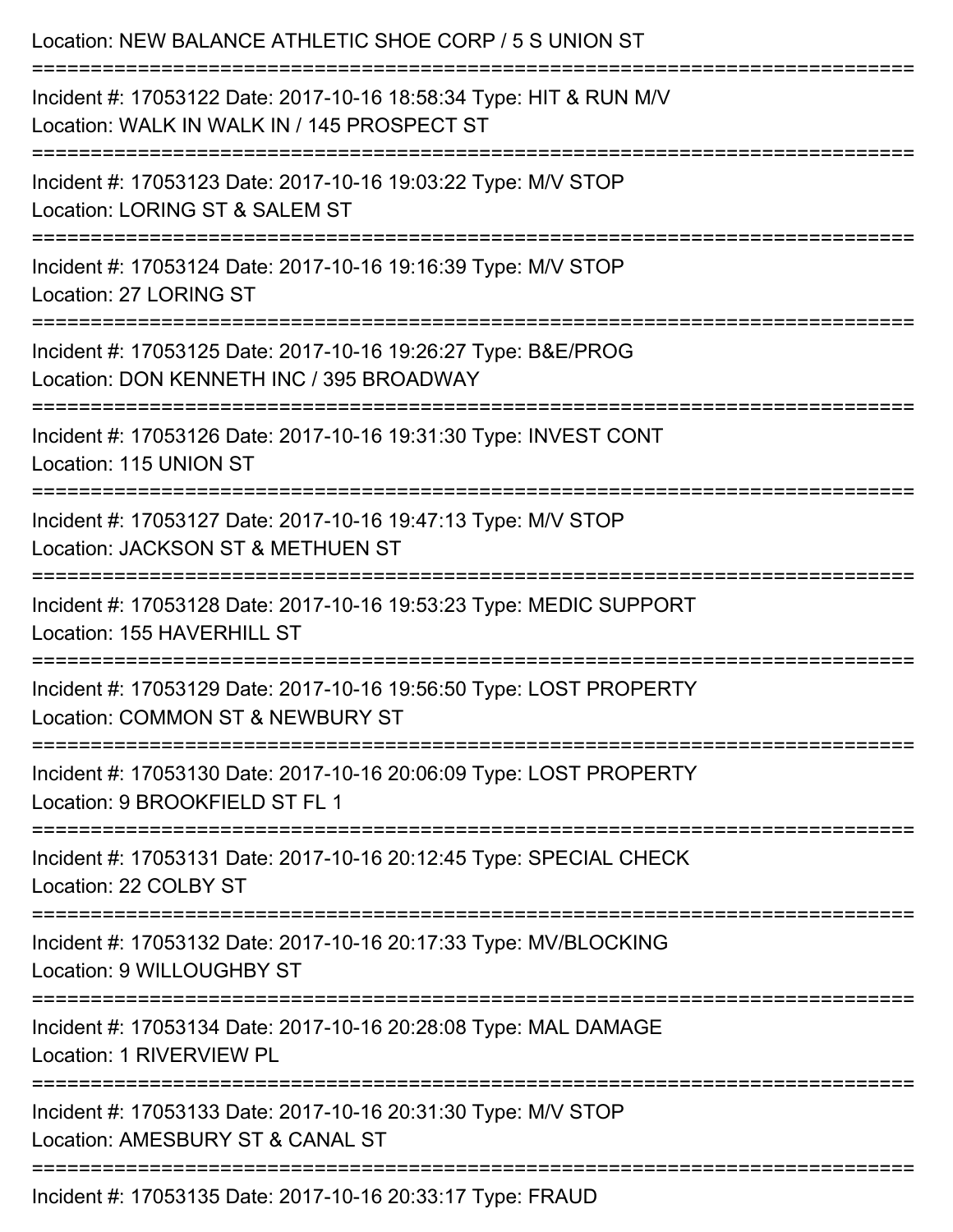| Incident #: 17053136 Date: 2017-10-16 20:49:56 Type: ALARM/BURG<br>Location: EASTERN PACKAGING CO / 283 LOWELL ST |
|-------------------------------------------------------------------------------------------------------------------|
| Incident #: 17053137 Date: 2017-10-16 20:54:43 Type: PARK & WALK<br><b>Location: BEACON PROJECTS</b>              |
| Incident #: 17053138 Date: 2017-10-16 21:25:19 Type: M/V STOP<br>Location: CHICKERING ST & WINTHROP AV            |
| Incident #: 17053139 Date: 2017-10-16 21:26:42 Type: MAL DAMAGE<br>Location: 354 COMMON ST                        |
| Incident #: 17053140 Date: 2017-10-16 21:39:18 Type: ALARM/BURG<br>Location: UNIVERSAL CHURCH / 348 JACKSON ST    |
| Incident #: 17053141 Date: 2017-10-16 21:52:14 Type: NOTIFICATION<br>Location: 2 COPLEY ST                        |
| Incident #: 17053142 Date: 2017-10-16 21:53:33 Type: SUS PERS/MV<br>Location: 38 CAMELLA TEOLI WY FL 1            |
| Incident #: 17053144 Date: 2017-10-16 22:10:11 Type: WARRANT SERVE<br>Location: 594 HAVERHILL ST #1               |
| Incident #: 17053143 Date: 2017-10-16 22:13:03 Type: DISTURBANCE<br>Location: 9 GROTON                            |
| =======<br>Incident #: 17053145 Date: 2017-10-16 22:17:42 Type: M/V STOP<br>Location: 103 JACKSON ST              |
| Incident #: 17053146 Date: 2017-10-16 22:18:20 Type: M/V STOP<br>Location: 255 ESSEX ST                           |
| Incident #: 17053147 Date: 2017-10-16 22:27:30 Type: M/V STOP<br>Location: AMESBURY ST & LOWELL ST                |
| Incident #: 17053148 Date: 2017-10-16 22:48:19 Type: M/V STOP<br>Location: HAVERHILL ST & WHITE ST                |
| Incident #: 17053149 Date: 2017-10-16 23:57:56 Type: MAL DAMAGE                                                   |